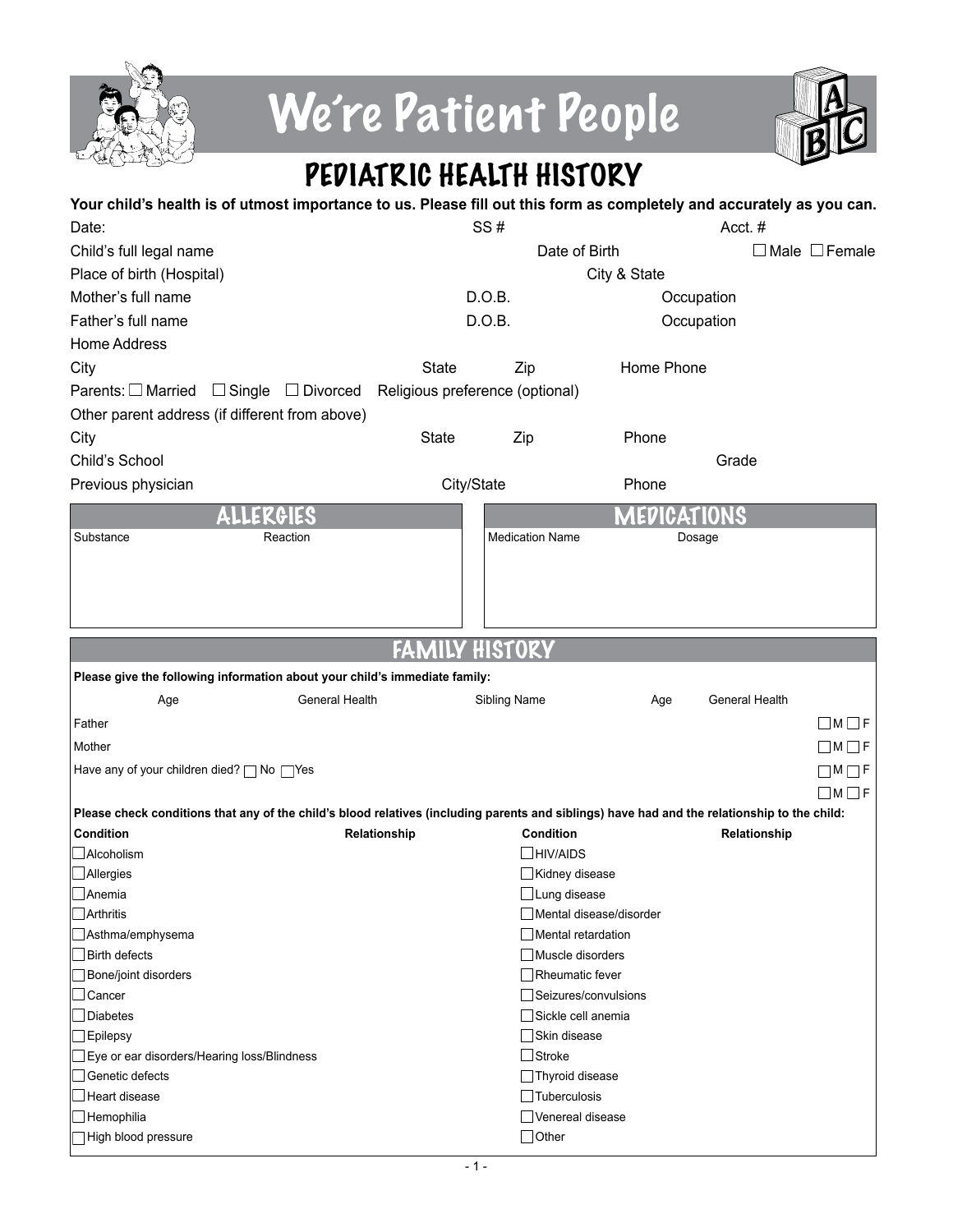#### PRE-NATAL AND INFANT HEALTH HISTOI

| Place of birth                                                                   | Hospital |                         | Obstetrician                                       |               |           |
|----------------------------------------------------------------------------------|----------|-------------------------|----------------------------------------------------|---------------|-----------|
| During the pregnancy which conditions did you have? Please check all that apply: |          | Mother's age at birth   |                                                    |               |           |
| Alcohol use                                                                      |          |                         | $\Box$ Exposure to chemical or radiation           |               |           |
| Anemia                                                                           |          | $\Box$ Fever            |                                                    |               |           |
| $\Box$ Diabetes                                                                  |          | German measles          |                                                    |               |           |
| □ Drug use, non-prescription (Please list)                                       |          | $\Box$ Hepatitis        |                                                    |               |           |
|                                                                                  |          |                         | High blood pressure                                |               |           |
| Drug use, prescription (Please list)                                             |          | $\Box$ Protein in urine |                                                    |               |           |
|                                                                                  |          | $\Box$ Tobacco use      |                                                    |               |           |
| Drug use, controlled or illegal (Please list)                                    |          |                         | $\Box$ Urinary tract infection                     |               |           |
|                                                                                  |          | Venereal disease        |                                                    |               |           |
| Edema (Swelling)                                                                 |          |                         | Other illnesses or infections (Please list below)  |               |           |
|                                                                                  |          |                         |                                                    |               |           |
|                                                                                  |          |                         |                                                    |               |           |
| <b>DELIVERY</b> Please check all that apply:                                     |          |                         |                                                    |               |           |
| $\Box$ Full Term<br>Post Term<br>Premature                                       | Normal   | $\Box$ Induced          | $\Box$ Prolonged                                   | $\Box$ Breech | C-Section |
| Please describe                                                                  |          |                         |                                                    |               |           |
|                                                                                  |          |                         |                                                    |               |           |
| <b>INFANT HEALTH</b>                                                             |          |                         | DEVELOPMENTAL Please note age at which your child: |               |           |
| Birthweight<br>Length                                                            |          | Lifted head             |                                                    | Wk.           |           |
| Discharge weight<br>Age when discharged                                          |          | Rolled over             |                                                    | Mo.           |           |
|                                                                                  |          | Cooed/Laughed           |                                                    | Mo.           |           |
| <b>INFANT HEALTH PROBLEMS</b> Please check and describe.                         |          | Sat up                  |                                                    | Mo.           |           |
| □ Birth Defects                                                                  |          | Stood up                |                                                    | Mo.           |           |
| Breathing problems                                                               |          | Walked                  |                                                    | Mo.           |           |
| $\Box$ Infection                                                                 |          | Finger fed              |                                                    | Mo.           |           |
| $\Box$ Jaundice                                                                  |          | Drank from cup          |                                                    | Mo.           |           |
| $\Box$ Transfusion                                                               |          | Spoon fed               |                                                    | Mo.           |           |
| $\Box$ Other                                                                     |          | First word              |                                                    | Mo.           |           |
|                                                                                  |          | Toilet trained          |                                                    | Mo.           |           |
| <b>FEEDING</b>                                                                   |          | Dressed self            |                                                    | Mo.           |           |
| Formula fed<br>  Breast fed                                                      |          |                         |                                                    |               |           |
| Circumcision<br>$\Box$ Yes $\Box$ No                                             |          |                         |                                                    |               |           |

### IMMUNIZATIONS

#### **PLEASE PROVIDE US WITH PROOF OF IMMUNIZATION**

Has your child had any unusual reactions to any vaccines?  $\Box$  Yes  $\Box$  No Please describe:

Do you have any other concerns about the immunization(s)?

**ADDITIONAL INFORMATION**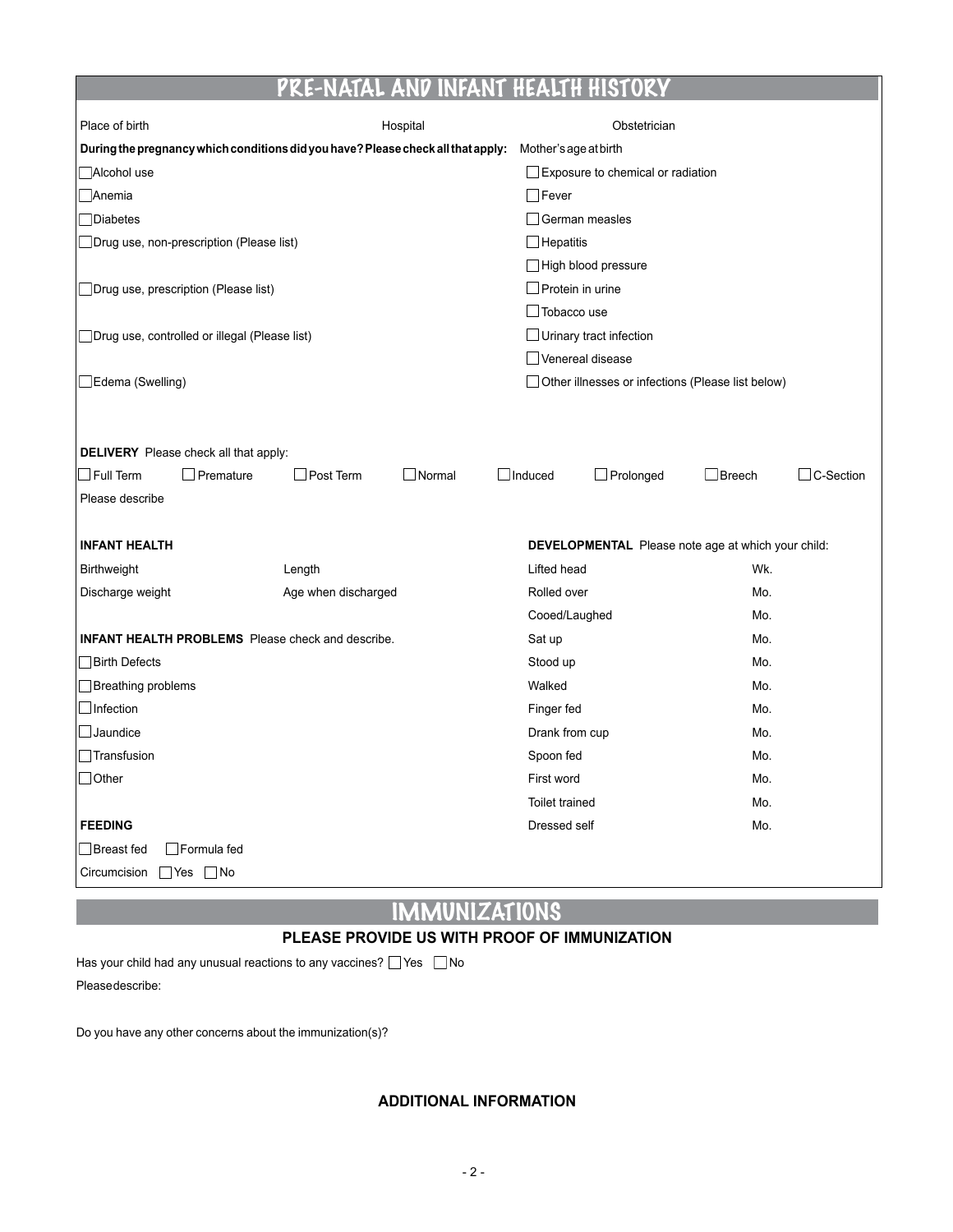### **MEDICAL HISTORY**

Г

|                                                             |                                    |                       | IT LET LUT LE LILUI, UIST             |                                                                   |                                                      |
|-------------------------------------------------------------|------------------------------------|-----------------------|---------------------------------------|-------------------------------------------------------------------|------------------------------------------------------|
| Please check if child has ever had any of the following:    |                                    |                       |                                       |                                                                   |                                                      |
| lAnemia                                                     | <b>EYES</b>                        |                       | <b>GASTROINTESTINAL</b>               |                                                                   | <b>NOSE / THROAT / CHEST</b>                         |
| Asthma                                                      | Crossed or wandering eyes          |                       | Appetite poor                         |                                                                   | Difficulty breathing                                 |
| <b>Bronchitis</b><br>Chicken Pox                            | Eye irritation<br><b>Headaches</b> |                       | Bloody or dark stools<br>Constipation |                                                                   | Difficulty swallowing<br>Frequent colds              |
|                                                             | Vision problems                    |                       | Diarrhea                              |                                                                   | Hoarseness                                           |
| Hepatitis<br>Measles (10-day)                               | <b>HEARING / SPEECH</b>            |                       | Excessive hunger                      |                                                                   | Mouth-breathing                                      |
| Measles, Rubella (3-day)                                    | Difficulty hearing                 |                       | <b>Excessive thirst</b>               |                                                                   | Nosebleeds                                           |
| Mumps                                                       | Earache                            |                       | Nausea                                |                                                                   | Persistent cough                                     |
| Rheumatic fever                                             | Ear infections                     |                       | Rectal bleeding                       |                                                                   | Sinus problems                                       |
| Pneumonia                                                   | Hoarseness                         |                       | Stomach aches                         |                                                                   | Sore throats                                         |
| Whopping cough                                              | Speech problems                    |                       | Vomiting                              |                                                                   | Strep throat                                         |
| Other                                                       | <b>DENTAL</b>                      |                       | <b>Worms</b>                          |                                                                   | Tonsil infections                                    |
| <b>GENERAL</b>                                              | Bleeding gums                      |                       | <b>GENITO-URINARY</b>                 |                                                                   | Wheezing                                             |
| Chills                                                      | Grinding teeth                     |                       | Bed-wetting                           |                                                                   | <b>SKIN</b>                                          |
| Depression                                                  | Sensitivity to hot / cold          |                       | Blood in urine                        |                                                                   | <b>Bruise easily</b>                                 |
| <b>Dizziness</b>                                            | Thumb-sucking                      |                       |                                       | Diaper rash, persistent                                           | Change in moles                                      |
| Fainting                                                    | Last dental check-up               |                       |                                       | Discharge from vagina or penis                                    | Hives                                                |
| Forgetfulness                                               |                                    |                       | Frequent urination                    |                                                                   | Itching                                              |
| Headache                                                    | Date                               |                       | Painful urination                     |                                                                   | ∃Rash                                                |
| Loss of sleep                                               | Brush, how often?                  |                       | Unusual urine odor                    |                                                                   | Scars                                                |
| Mood swings                                                 |                                    |                       |                                       | <b>MUSCLE / JOINT / BONE</b>                                      | Sores that won't heal                                |
| Nervousness                                                 | Floss, how often?                  |                       |                                       | Broken bones or sprains                                           |                                                      |
| Numbness                                                    | <b>MENTAL HEALTH</b>               |                       | Coordination problems                 |                                                                   |                                                      |
| Sweating                                                    | $\Box$ ADD                         |                       | $\Box$ Posture problems               |                                                                   |                                                      |
| Tiredness                                                   | <b>ADHD</b>                        |                       |                                       |                                                                   |                                                      |
| Weight loss/gain                                            | <b>Anorexia</b><br>Autism          |                       |                                       | Pain, weakness, swelling in:                                      |                                                      |
| <b>CARDIOVASCULAR</b>                                       |                                    |                       | ∃Arms                                 | $\Box$ Hips                                                       |                                                      |
| Breathing problems                                          | Dev. Delay                         |                       | Back                                  | $\sqcup$ Legs                                                     |                                                      |
| Chest pain                                                  | Depression<br>Speech Tx            |                       | ∃Feet                                 | $\exists$ Neck                                                    |                                                      |
| Irregular heart beat                                        | <b>Occupational Tx</b>             |                       | Hands                                 | Shoulders                                                         |                                                      |
|                                                             |                                    |                       |                                       |                                                                   |                                                      |
|                                                             | HOSPITALIZATIONS                   |                       |                                       | INJURIES                                                          |                                                      |
|                                                             |                                    |                       |                                       |                                                                   |                                                      |
| Reason                                                      | Date                               | Hospital, City, State | Serious Injuries/Illnesses            | Date                                                              | Outcomes                                             |
|                                                             |                                    |                       |                                       |                                                                   |                                                      |
|                                                             |                                    |                       |                                       |                                                                   |                                                      |
|                                                             |                                    |                       |                                       |                                                                   |                                                      |
|                                                             |                                    |                       |                                       |                                                                   |                                                      |
|                                                             |                                    |                       |                                       |                                                                   |                                                      |
|                                                             |                                    |                       |                                       |                                                                   |                                                      |
|                                                             |                                    |                       |                                       | Has your child ever had a blood transfusion? $\Box$ Yes $\Box$ No |                                                      |
|                                                             |                                    |                       |                                       |                                                                   |                                                      |
|                                                             |                                    | DIETARY ASSESSM       |                                       | ENT                                                               |                                                      |
| How often does your child eat the following:                |                                    |                       |                                       |                                                                   |                                                      |
|                                                             | 3 Times Daily                      | Daily                 | Weekly                                | Monthly                                                           |                                                      |
| Beans, peas                                                 |                                    |                       |                                       |                                                                   |                                                      |
|                                                             |                                    |                       |                                       |                                                                   |                                                      |
| Breads, cereals, grains                                     |                                    |                       |                                       |                                                                   |                                                      |
| Candy                                                       |                                    |                       |                                       |                                                                   |                                                      |
| Dairy products                                              |                                    |                       |                                       |                                                                   |                                                      |
| Eggs                                                        |                                    |                       |                                       |                                                                   |                                                      |
| Fruits                                                      |                                    |                       |                                       |                                                                   |                                                      |
|                                                             |                                    |                       |                                       |                                                                   |                                                      |
| Meats                                                       |                                    |                       |                                       |                                                                   |                                                      |
| Poultry, fish                                               |                                    |                       |                                       |                                                                   |                                                      |
| Sodas                                                       |                                    |                       |                                       |                                                                   |                                                      |
| Vegetables, green                                           |                                    |                       |                                       |                                                                   |                                                      |
|                                                             |                                    |                       | $\overline{\phantom{0}}$              |                                                                   |                                                      |
| Vegetables, yellow                                          |                                    |                       |                                       |                                                                   |                                                      |
| What vitamin supplements does your child take?              |                                    |                       |                                       |                                                                   | How often?                                           |
| Is there fluoride in your water? $\square$ Yes $\square$ No |                                    |                       |                                       |                                                                   |                                                      |
|                                                             |                                    |                       |                                       |                                                                   |                                                      |
| Appetite: Good Poor Excellent Picky                         |                                    |                       |                                       |                                                                   | Dietary Preference: All food groups Vegetarian Other |
| <b>Food Allergies</b>                                       |                                    |                       |                                       |                                                                   |                                                      |
|                                                             |                                    |                       |                                       |                                                                   |                                                      |
|                                                             |                                    |                       |                                       |                                                                   |                                                      |
| Other / Explain                                             |                                    |                       |                                       |                                                                   |                                                      |
|                                                             |                                    |                       |                                       |                                                                   |                                                      |